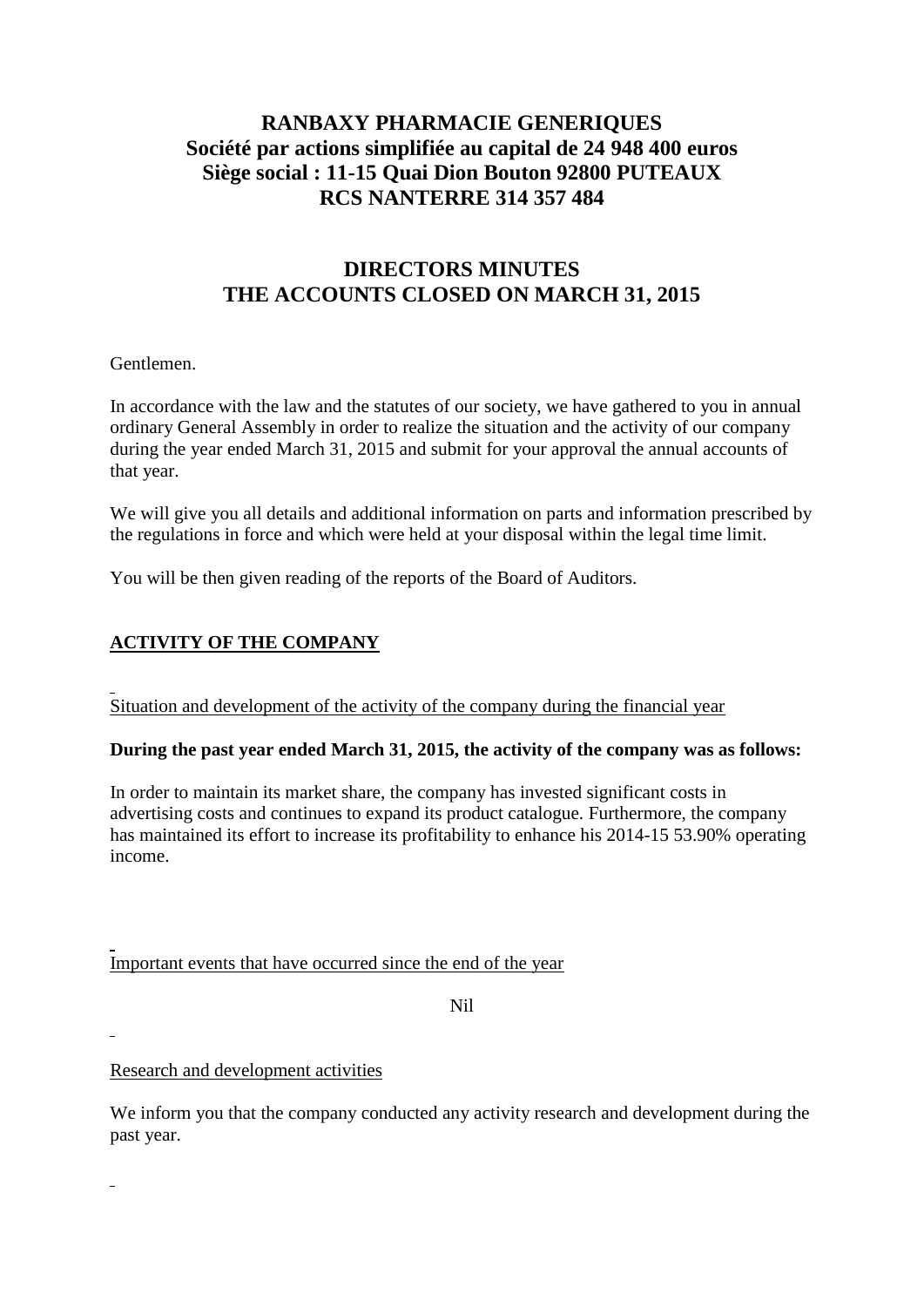#### Evolution predictable and future prospects

# **The objectives for the year open to the 1St April 2015 are as follows:**

Increase the market share and all by increasing the company's profitability.

#### Information on late payment of suppliers

In accordance with articles L. 441-6-1 and D. 441 - 4 of the Code de commerce, we inform you that at the close of the last two years ending, the balance of the debts to suppliers decomposes, by due date, as follows:

| Supplier debts (in $\epsilon$ ) |                                   |                                   |                                        |  |  |  |  |  |
|---------------------------------|-----------------------------------|-----------------------------------|----------------------------------------|--|--|--|--|--|
| <b>Exercises</b>                | <b>Invoices to</b><br>30 days     | <b>Invoices to</b><br>60 days     | <b>Invoices to</b><br>90 days and more |  |  |  |  |  |
|                                 | <b>Amount incl.</b><br><b>VAT</b> | <b>Amount incl.</b><br><b>VAT</b> | <b>Amount incl. VAT</b>                |  |  |  |  |  |
| 2013/2014                       | 187.691                           | 443.851                           | 1.672.984                              |  |  |  |  |  |
| 2014/2015                       | 905.350                           | 309.898                           | 377.736                                |  |  |  |  |  |

# **RESULTS - ASSIGNMENT**

#### Review of accounts and results

We will present in detail the annual accounts we submit to your approval and which have been established in accordance with the rules of presentation and evaluation methods laid down by the legislation in force.

A reminder of the accounts of the previous fiscal year is provided for comparison.

During the year ended March 31, 2015, the turnover amounted to 25 398 200 euros against 38 072 979 euros in the previous year, representing a-33,29% change. Must be taken into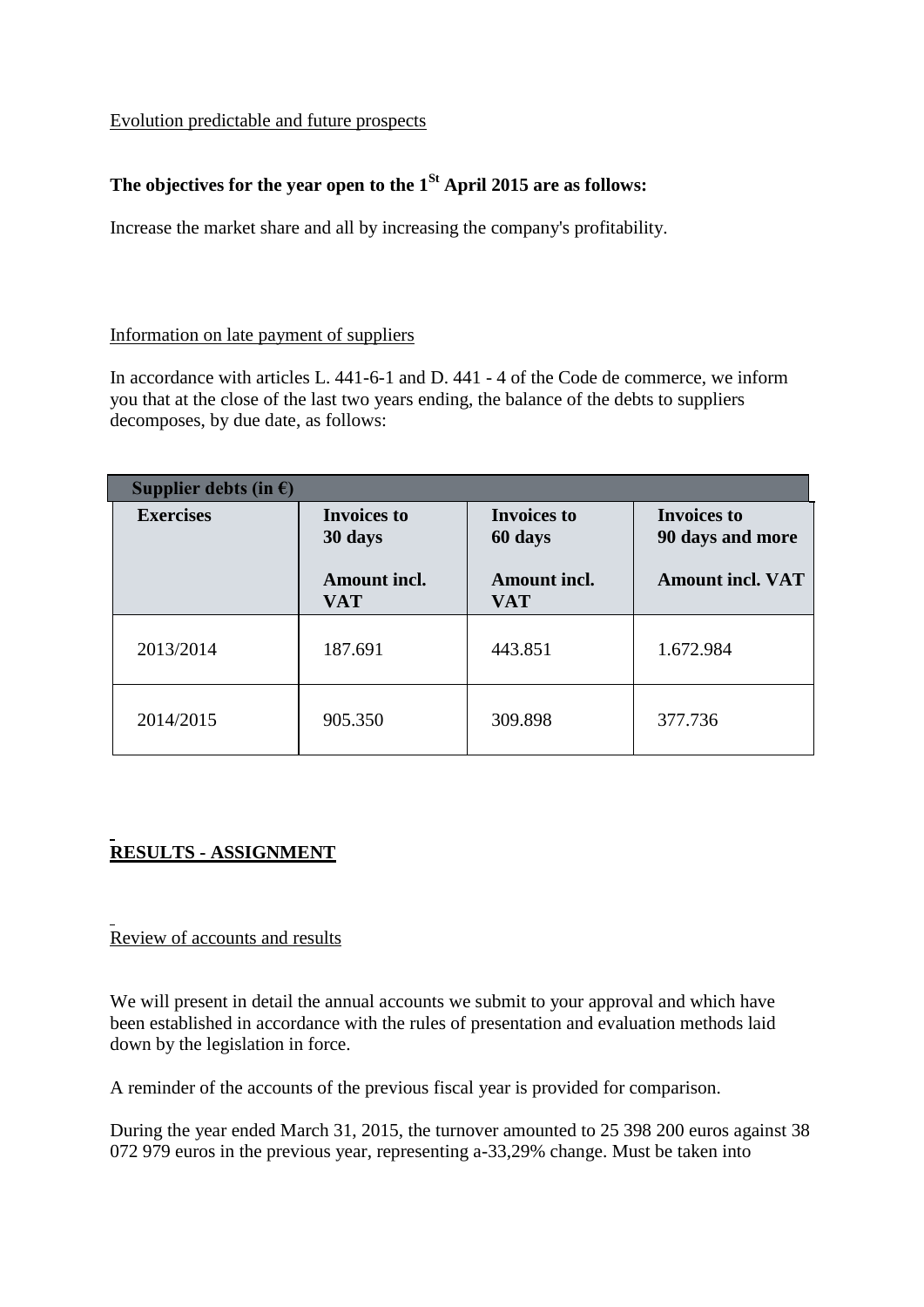account in this turnover decreasing the amendment of the Act governing discounts on reimbursed pharmaceuticals.

The amount of marketing expenses totalled  $\epsilon$  5.294.295 against 10.328.440 euros for the previous year, representing a variation of-48.74%.

The other purchases and external costs amount to 15 437 610 euros against 27 240 227 euros for the previous fiscal year, a variation of-43,32%.

The amount of taxes and amounts to 1 466 874 euros against 2 145 804 euros for the previous year, representing a-31,63% change.

The amount of wages and salaries amounts to 1 325 843 euros against 1 645 657 euros in the previous year, representing a-19,43% change.

The payroll amount to 661 093 euros against 833 115 euros for the previous fiscal year, a variation of-20,64%.

The other expenses amount to 126 621 euros against 84 211 euros for the previous fiscal year, a variation of 50.36%.

Operating expenses amounted to 33 374 135 euros against 51 346 929 euros for the previous year, representing a-35,00% change.

Operating income is for the year to-5 663 981 euros against-12 288 224 euros in the previous year, representing a variation of 53.90%.

Taking into account a financial result of-450 483 euros (-3 842 419 euros for the previous year), the current result before taxes spring for the year to-6 114 464 euros against -16 130 643 euros for the previous fiscal year, is a variation of 62.09%.

After taking into account:

-the exceptional result of-279 612 euros against - 47 130 euros for the previous fiscal year.

the result for the year ended in a loss of 6 394 077 euros compared to a loss 16 177 773 euros in respect of the previous year, or a variation of 60.47%.

#### Proposal for appropriation of profit

We propose you to approve the annual accounts (balance sheet, income statement and annex) as they are presented to you and which indicate **a loss of 6 394 076,72 euros** that we propose to assign **to the account REPORT A new debtor.**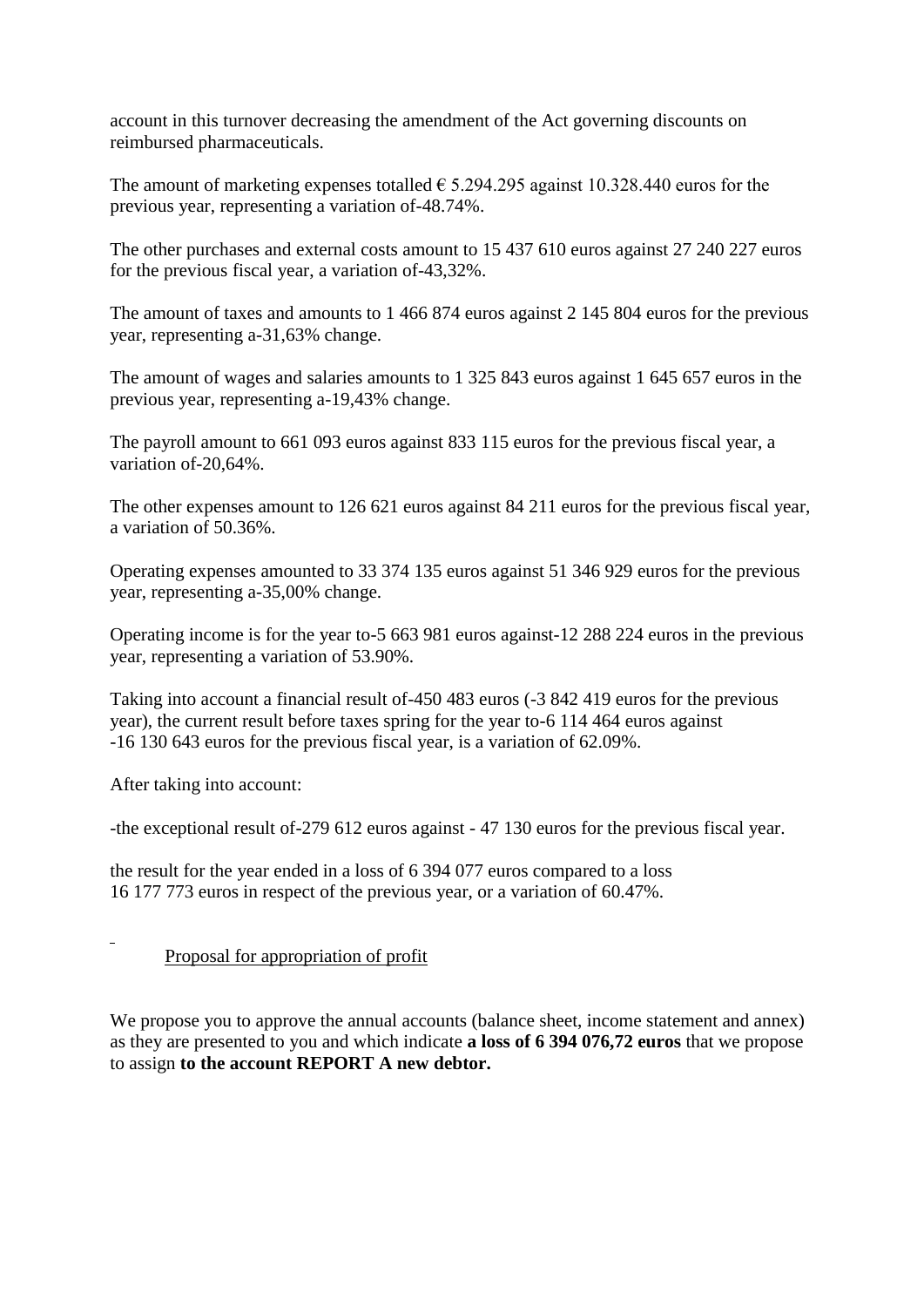### Earlier distribution of dividends

In order to comply with the provisions of article 243 bis of the general tax Code, we remind you that no distribution of dividend was made in respect of the last three years.

#### Non-deductible expenses tax

In accordance with the provisions of article 223 quater and 223 d of the general tax Code, we note that non-deductible expenses amounted to 7 669 euros and did not give rise to taxation.

#### $\blacksquare$

#### **SUBSIDIARIES AND SHAREHOLDINGS**

The company owns 100% of the capital of the company OPIH France.

#### **Results to 31/03/2015 (in euros):**

| <b>Subsidiaries</b>     | $\frac{0}{0}$ | CA        | Result<br>operating | Result<br>Financial | Result<br>exceptional | Result |
|-------------------------|---------------|-----------|---------------------|---------------------|-----------------------|--------|
| <b>OPIH FRANCE SARL</b> | 100%          | 5 210 063 | $-34258$            | 47 943              | $-243$                | 13442  |

## **AGREEMENTS REGULATED**

We ask you, in accordance with article L 227 - 10 of the Commercial Code, approve the conventions referred to in this article and entered into during the past year.

Your external auditor has been duly advised of these conventions that he described in his special report.

## **ADMINISTRATION AND CONTROL OF THE COMPANY**

We would confirm that the mandates of the president of the company and the holder and Deputy of the company auditors, *expire.*

#### -**OFFICE OF THE PRESIDENT**